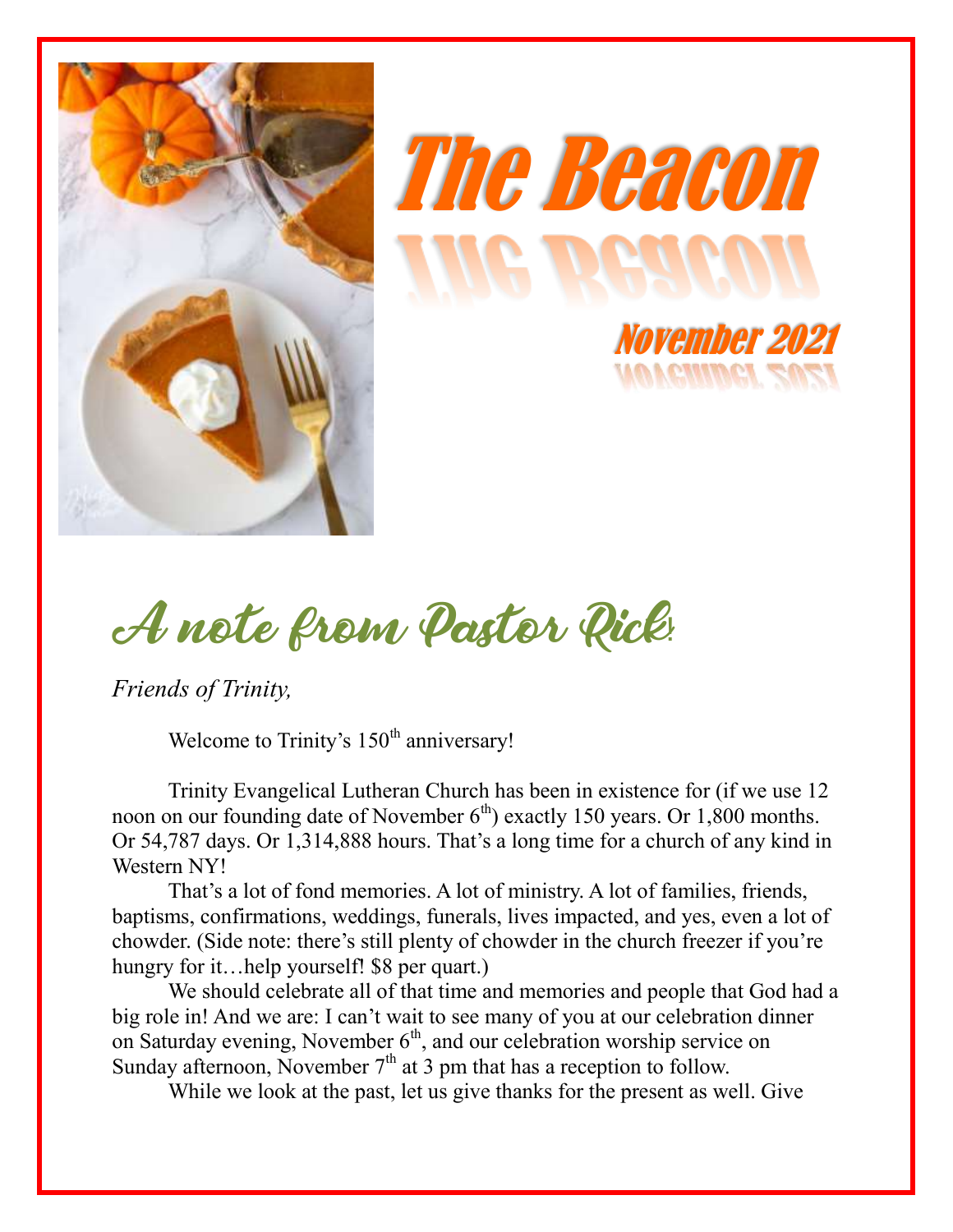thanks that despite a devastating pandemic, Trinity is still here and can celebrate at all. Give thanks for all the many hands that are making this celebration happen and happen well. A few hands are carrying a lot of the load of this anniversary celebration, so be sure to especially let them know that their efforts are appreciated. And give thanks that God is still present and active here through each one of you!

Let us look toward Trinity's  $151<sup>st</sup>$  year. And year 152. And 153. Where is God calling you as a disciple of Trinity? Where is God calling this community to love, worship, invite, pray, serve, give and encourage? God is still going to be here, and God is still going to be up to some big things in the years ahead. When the celebrations are over, let's together take up the challenge and calling to answer these questions and act on them.

So, congratulations Trinity! We've been a beacon in our community and world for 150 years and a whole bunch of months, days, hours, and so on! Give thanks for this moment and the people (including yourself) that are a part of it and let us move onward to listen and respond to the voice of God in our lives at home, at church and in the world.

Blessings,

Pastor Rick MG



Every Sunday at **9:30** in-person and online (YouTube at *Trinity Akron*)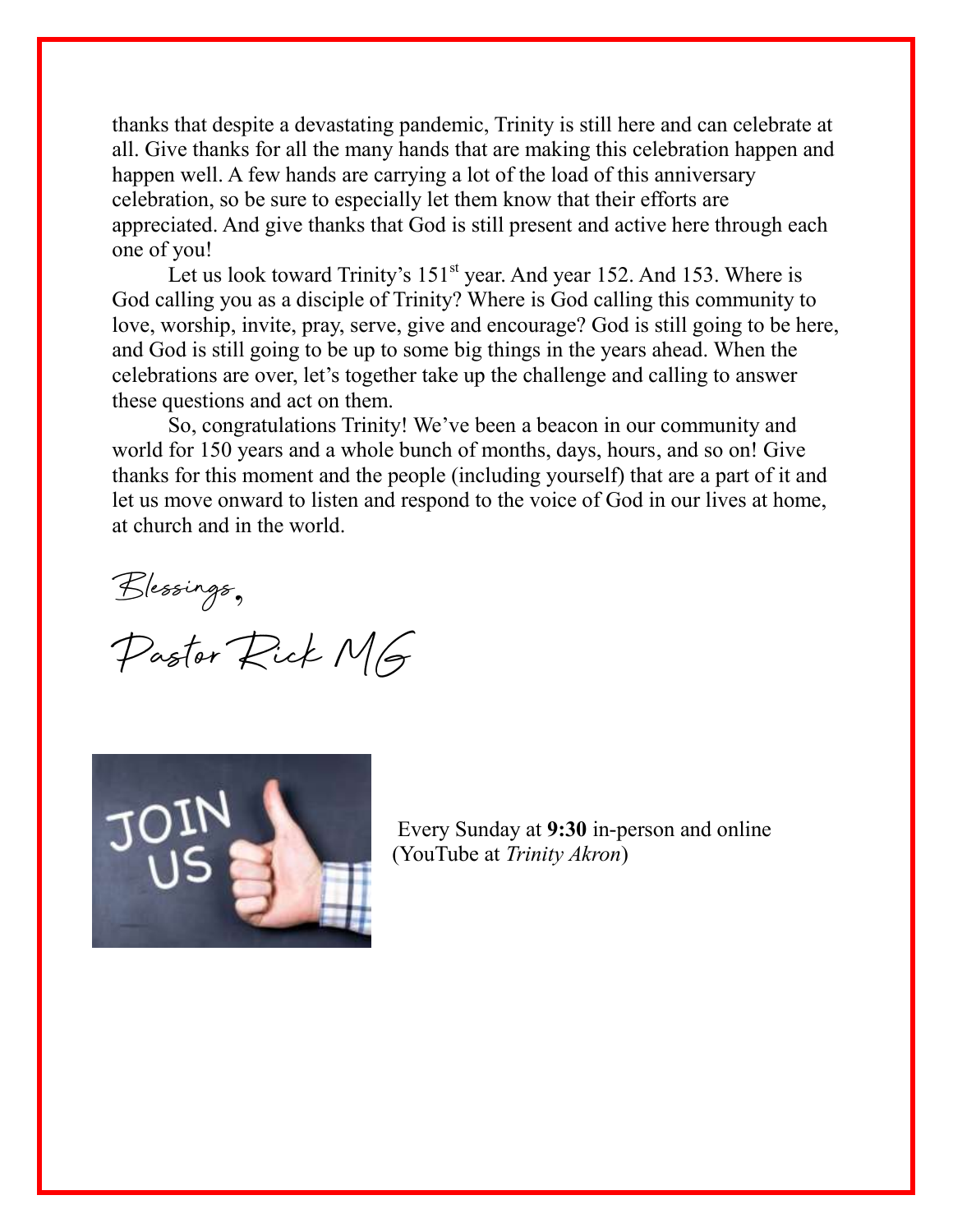## ALL SAINT**'**S SUNDAY

Join us for a short **All Saints Sunday** worship at 9:30 on **November 7th** before the 3:00 pm Anniversary worship for those who want to come to remember loved ones who have passed in the last year. If you have a loved one you want remembered, please let the church office know by November  $2<sup>nd</sup>$ .

## LADIES**'** THANKOFFERING SERVICE

On **November 21ST**, we will be welcomed by the women of our congregation as they lead the Annual Thankoffering Worship along with Pastor Kwame Pitts from the Community of Good Neighbors. Join our ladies and share your Thankofferings. All women of our congregation are encouraged to sign up and assist during this special worship to show your thanks for all God has provided for you. Pastor Kwame will be present following worship for a meet-and-greet time to get to know more about the ministry she leads.

### PLEASE PRAY FOR:

- *The family and friends of:* 
	- o *Dustin Gotthard*
	- o *Kevin McCadden*

*Thanksgiving for Mary Lou Groff's results - she is cancer free!!*

#### *Strength and healing for:*

- o *The 14 Christian Missionaries kidnapped in Haiti*
- o *The Farmers unable to work their fields due to too much rain*
- o *Harold Gardner - continued healing*
- o *Shirley Smith - broken wrist*
- o *Mike Christina - patience*
- o *Karen Staebell Juliano (friend of Laura Pingitore) - brain tumor*
- o *Bobby Lober - Patience, understanding and peace*
- o *Lisa Kaminski - Patience and healing*
- o *Betty Kroatz - entering assisted living*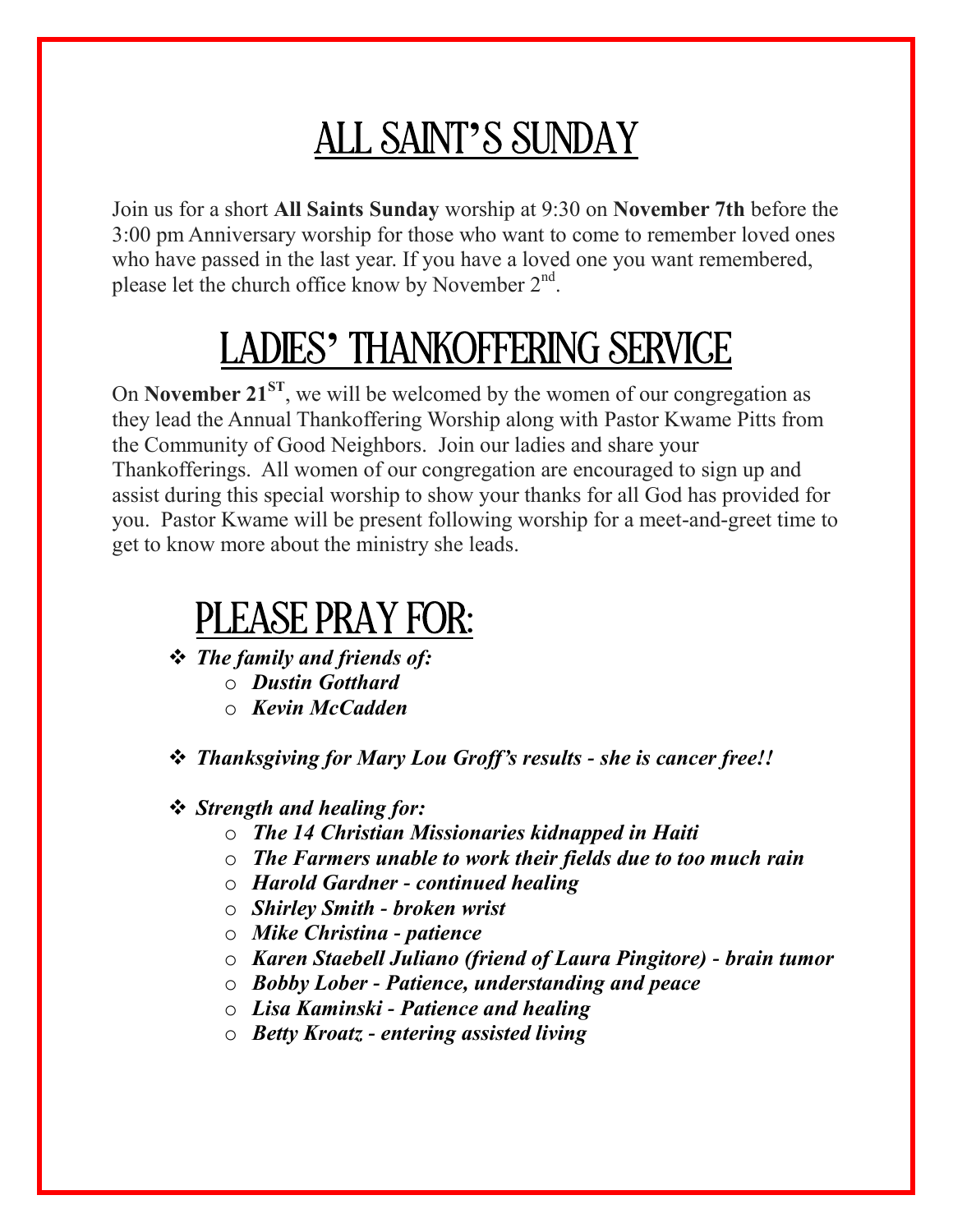# RUMMAGE SALE

November  $12^{\text{th}}$  -  $13^{\text{th}}$ 

- After the Anniversary Worship Service and Reception, items can be left for the Rummage Sale, downstairs in St. John's Hall.
- On Monday 11/8: Paula and Mary Lou will evaluate what we need.
- Tuesday, 11/9: Church Council Meets.
- Wednesday 11/10: **3:30 p.m**. -- we will organize the tables and set items out.
- Thursday 11/11: **9:00 a.m**.-- we will set up and organize all day. Volunteers needed - many hands make light work!
- Friday 11/12: Final Prep and Sale at **6:00-8:00 p.m.**
- Saturday 11/13: Bag Sale **9:00 a.m. -12:00 p.m**. and then clean up after! (Volunteers needed)
- Any questions or if you would like to volunteer, please contact Paula or Mary Lou. Flyers are available in the narthex if you need any.

## **COUNCIL**

Council Meets at 7pm on **November 9 th**

## CHOWDER SALE

Thanks to all who donated ingredients and/or their time to make this year's chowder sale a huge success! We raised \$5,631.00!

## SUNDAY SCHOOL

#### Please join us on **November 14th at 10:45 a.m**.

We have some fun things planned so we hope you'll join us. Adults are welcome to join in or sit and enjoy a cup of coffee and a snack in fellowship.

Sunday School will meet on the 2<sup>nd</sup> Tuesday of every month at 10:45 am following worship**.**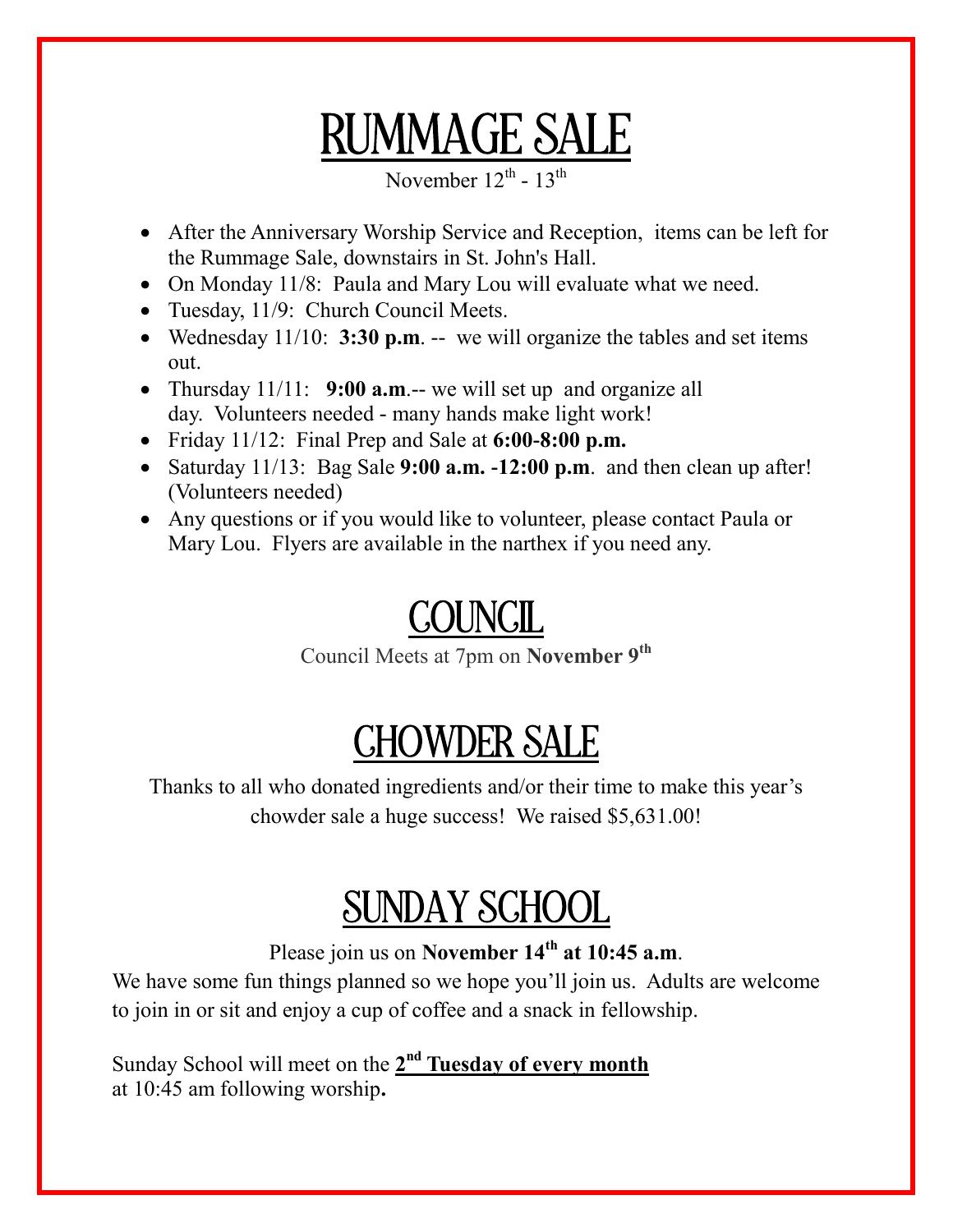

Be a Beacon...Seeking and reflecting the Light of the Lord

### **Anniversary activities at-a-glance:**

**Saturday 11/6**: Celebration dinner at Akron Acres, beginning at 3:00 pm **Sunday 11/7**: Celebration worship service: 3:00 pm with reception to follow, guest preacher Bishop Lee Miller II of the Upstate New York Synod

### 150<sup>th</sup> ANNIVERSARY IS HERE!

Hello Members of Trinity,

Our  $150<sup>th</sup>$  anniversary is Saturday, November  $6<sup>th</sup>$ ! We will see many of you for the celebration at Akron Acres, and don't forget to join us for a special worship service the following day, **Sunday November 7th at 3:00 pm**. At that service we are blending historical worship liturgy into today's liturgy, with hymns, a choir selection, a message from Bishop Lee Miller II, and recognition of the 'saints' that founded Trinity and the 'saints' of today who carry God's grace and hope into the world. We will have a reception following the service to meet Bishop Miller and continue our celebration weekend!

The funds left over at the end of the year from our celebrations will go to the **Community of Good Neighbors.** You can still donate by sending a check or leaving cash in the church office marked *150th celebration*. Please give this your prayerful consideration.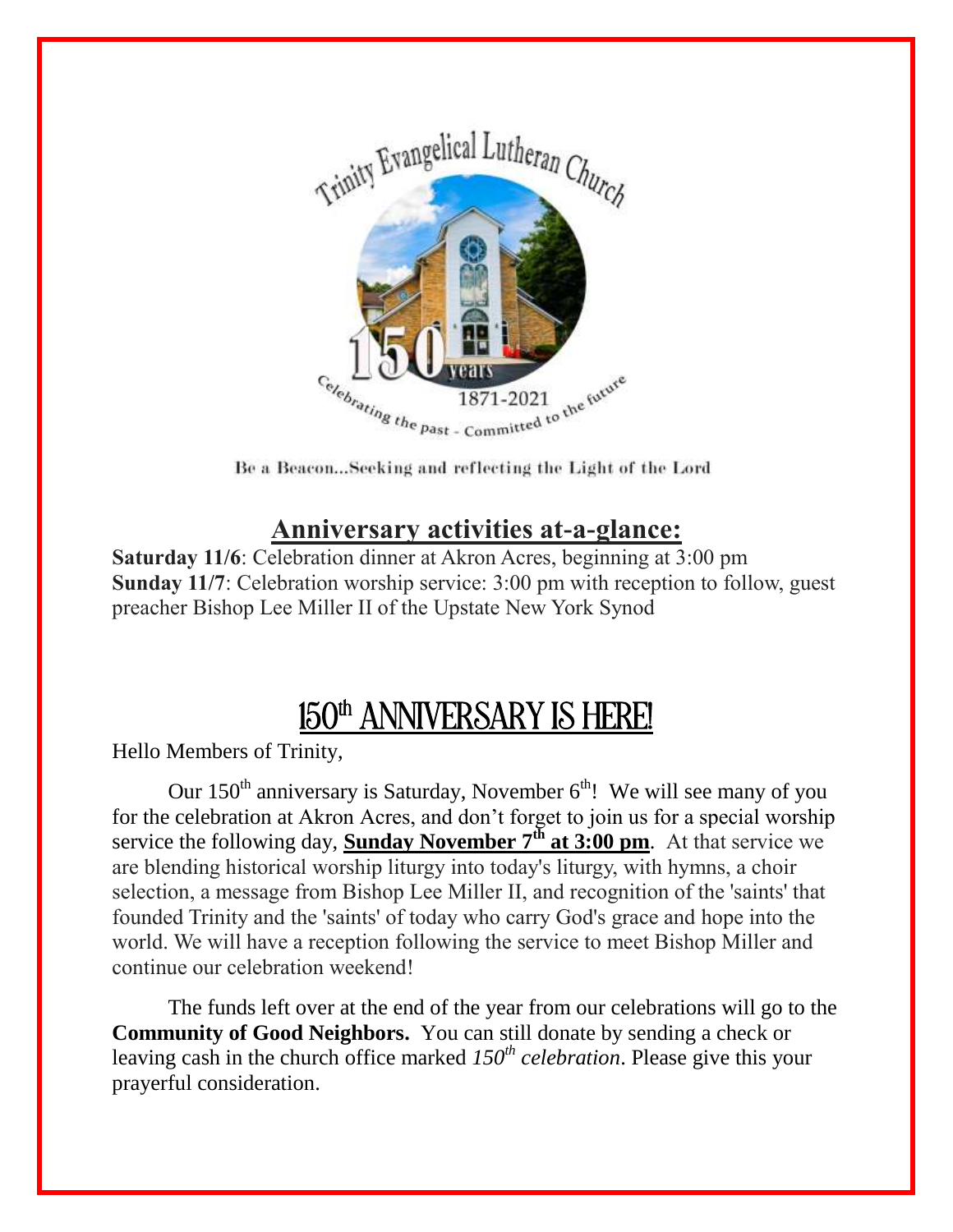Memories for the end-of-the-year book can still be submitted to the church office!

We thank you very much for helping us to make this **150th year** a very special one, a true milestone in the history of our church.



# SECRET PRAYER PALS:

Calling all Secret Prayer Pals….

Now that you know who you will be praying for this season, 2021-22; please remember…

Please send the name of the person you will be praying for to the church. You should have found a self-

addressed, stamped envelope in your bag.

Your ONLY REQUIREMENT is a prayer, SPECIFICALLY, for your pal at least once a week! It is nice to send an occasional card, and/or leave a little gift for your pal, but it is not required!

Our previous member, Rosemary Dziedzic, decided not to participate this season. HOWEVER, please continue to remember Rosemary in your prayers. She assures me that she will be praying for all of us and Trinity Evangelical Lutheran Church! Considering she's a practicing Catholic I think we can consider that a great outreach!....all the way to South Carolina!

THANKS FOR YOUR PRAYERS!!

# **BIBLE STUDY**

#### **Bible Study: Places of the Bible**

Bible Study is going to end for the fall on Thursday, November 4th. We will pick back up with 'Places of the Bible Part II' on **Thursday, January 20th**.



Choir is back! Rehearsals will be Wednesdays at 7:00 pm. All are welcome, don't be shy! We are always in need of more voices.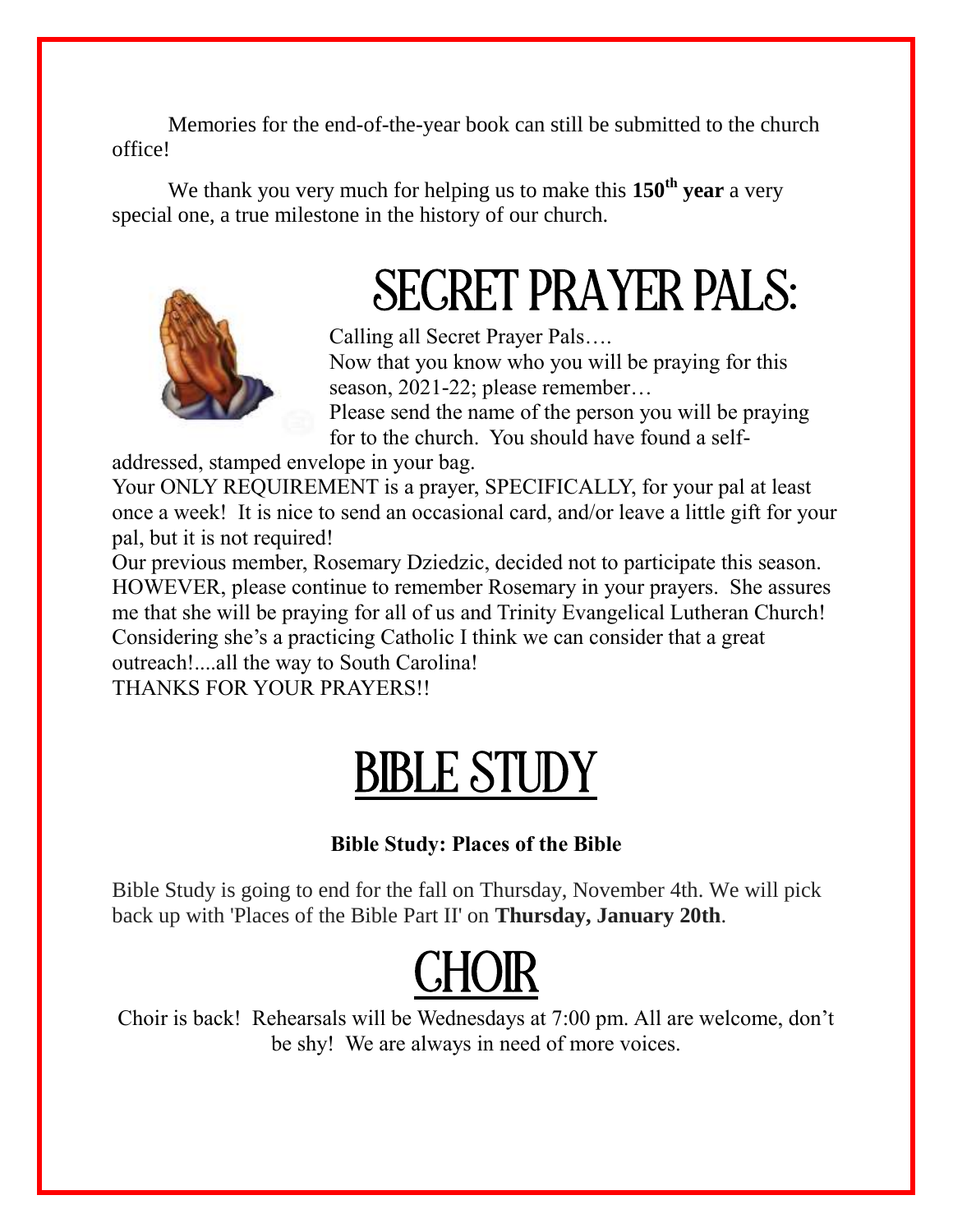# PROPERTY COMMITTEE

An update from the property committee:

- 2 estimates were received for the South Stoop. J. Lunn wanted \$3200; Frank Powell bid \$2250. Council approved Mr. Powell's bid. He is too busy to do it this fall - he will do it first thing in spring.
- 2 bids were received on the  $3<sup>rd</sup>$  driveway. Mr. Powell bid \$3800 to excavate and rebuild the entrance. Seitz Paving bid \$4795. This will be presented to the congregation in the spring.
- Mr. Powell estimated \$2650 to seal and stripe the parking lot. The committee chose to do this next year.
- The boiler needs repair. The part that is needed costs \$5000. The committee is doing research on doing the repair or replacing the existing boiler with a new one. As soon as information is available we will let the congregation know.
- We are demolishing the playground due to safety reasons. Suggestions are welcomed on what we should put in its place.

Thank you for your help, Harold

# YOUTH GROUP

Next summer, Emerson Polkowski, Tyler Johnson and Pastor Rick will be travelling to Minneapolis to take part in the 2022 ELCA Youth Gathering! This multi-day event brings 30,000 youth together to worship, hear inspiring speakers and music, learn ways they can be a part of the church, and serve the community. They will then bring that energy back home to impact their lives. The Gathering isn't free though: there's travel, lodging, food and programming costs to cover, and you can help to make a difference in the faith formation of these youth. Stay tuned for ways you can help support their journey through fundraising efforts we're working on.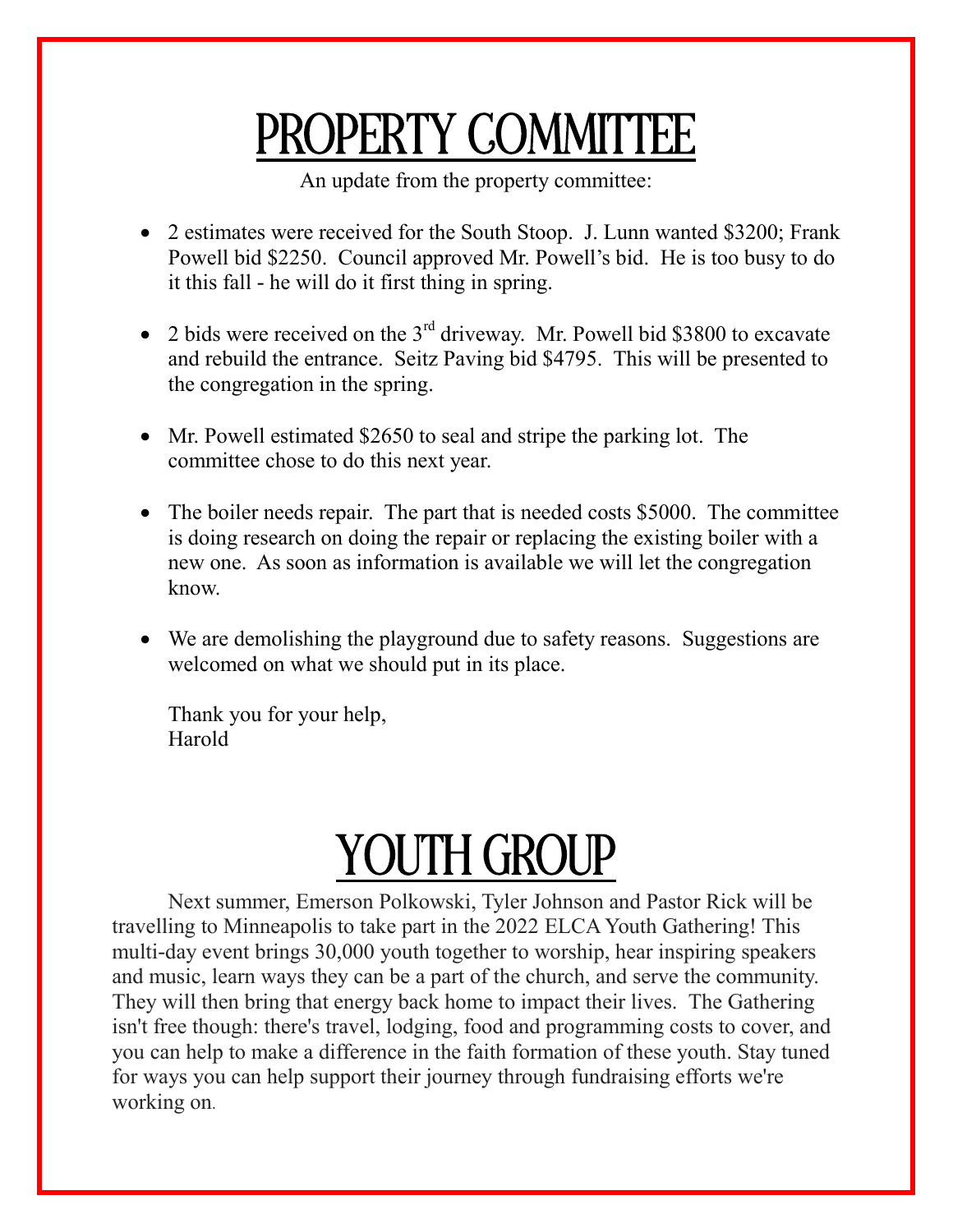### **Youth Christmas Party!**

Attention all youth! Please join us Sunday, **December 5th from 5-7 pm**. We'll have pizza, a gift exchange, devotions and games! We will also make some Christmas cards to help cheer up our homebound people. Invite your friends, and any other Trinity youth who we've been missing! Please RSVP to Pastor Rick by Dec. 2nd!

# CHRISTMAS ISN**'**T TOO FAR AWAY!

- **Christmas flower orders** will be **due by Sunday, December 5th**. You'll find order forms in the narthex after Nov.  $7<sup>th</sup>$ . Please submit to the church office in Tracy's mailbox.
- December  $1<sup>st</sup>$  will be here before we know it, and that will kick off our **Wednesday night Advent Midweek Devotions!** They will run from **Dec.**  1<sup>st</sup> - 22<sup>nd</sup>. Meet in the fellowship hall or via Zoom at 7:00 pm. We will pray, sing, light the Advent wreath, and focus on how the ELCA World Hunger program is feeding people worldwide this season. Be sure to pick up your study guide and Advent calendars at church later this month.
- **December 3<sup>rd</sup>: Ring-A-Bell at Pixley's:** Trinity is stepping up to "Ring the Bell" at Pixley's to help raise money for people in need. The best part is that the money stays right here in our community to help with food and shelter for those in need, as well as other emergency needs. Please consider signing up to ring for an hour or a few hours, and be a public presence for Trinity. We can help make a difference right here in Akron/Newstead! You can sign up through the church office, or on the sheet in the narthex through November 30th.
- Mark your calendars: There will be one **Christmas Eve service** at **6:00 p.m.**  this year. (That is subject to change if pandemic restrictions are put into place.)

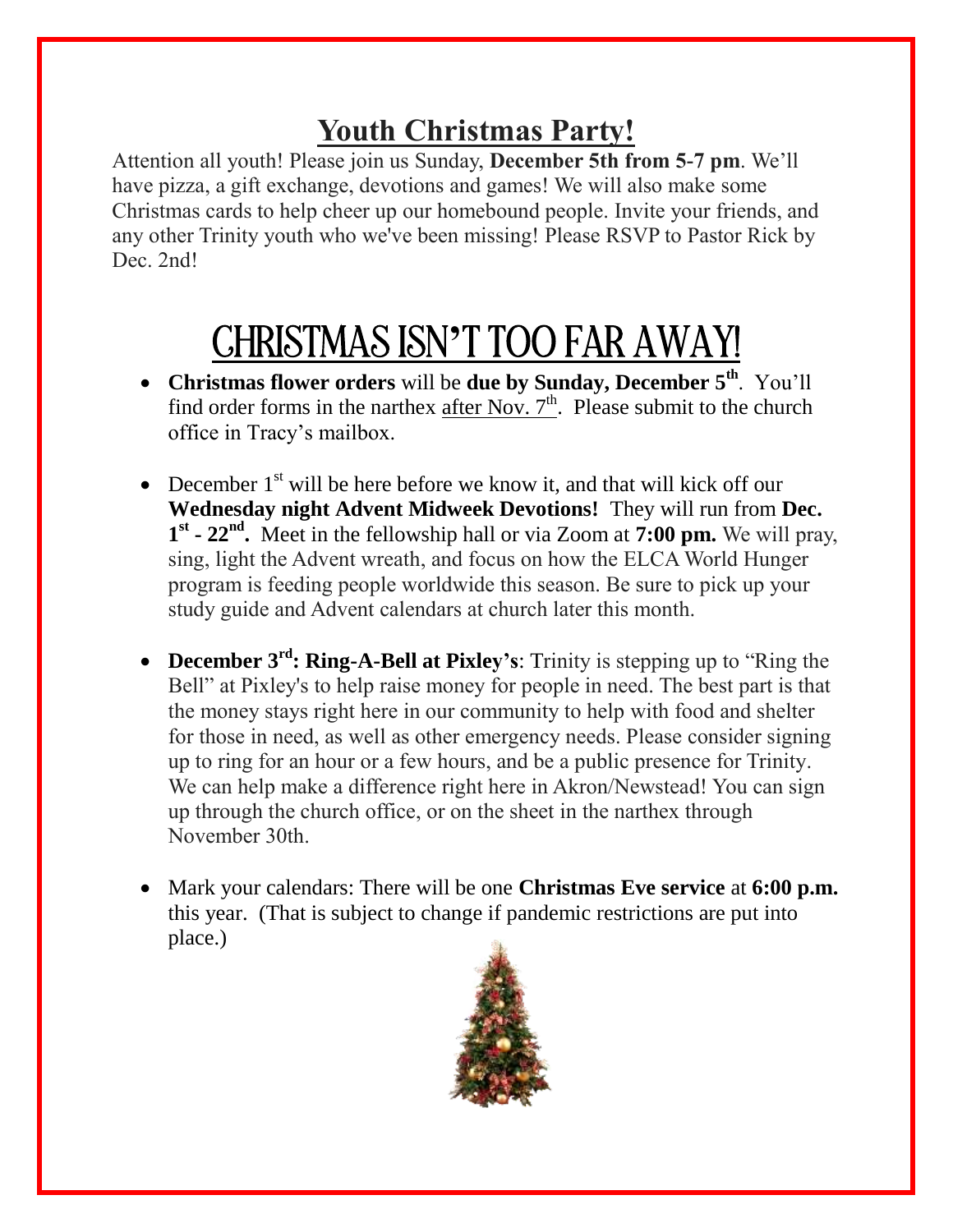## AKRON-NEWSTEAD FOOD PANTRY

The food pantry is doing heroic work feeding our neighbors in the community! If you or

- someone you know is in need, here's when the pantry is open:
- $\circ$  Food distribution is on: November 2<sup>nd</sup>, December 7<sup>th</sup>
- $\circ$  Thanksgiving distribution on November 16<sup>th</sup>
- $\circ$  Christmas distribution on December 14<sup>th</sup>
- $\triangleright$  Set up and distribution occurs between 8-10:30 am. Call Jean Dolph at 716-908-2306 or Sharon Waff at 585-599-3893 for details.
- *Would you like to volunteer? Sharon at sjwaff@yahoo.com.*
- To donate monetarily, please make checks payable to: *'Akron Newstead Food Pantry*

## OFFICE HOURS:

Pastor Rick: Tuesdays & Thursdays 10:00 a.m. - 1:00 p.m. or by appointment **Pastor will be on vacation Nov. 25th - 27th Tracy:** Tuesdays & Thursdays 11 a.m. - 2 p.m

Be a Beacon *-* seeking and reflecting the light of the Lord*!*